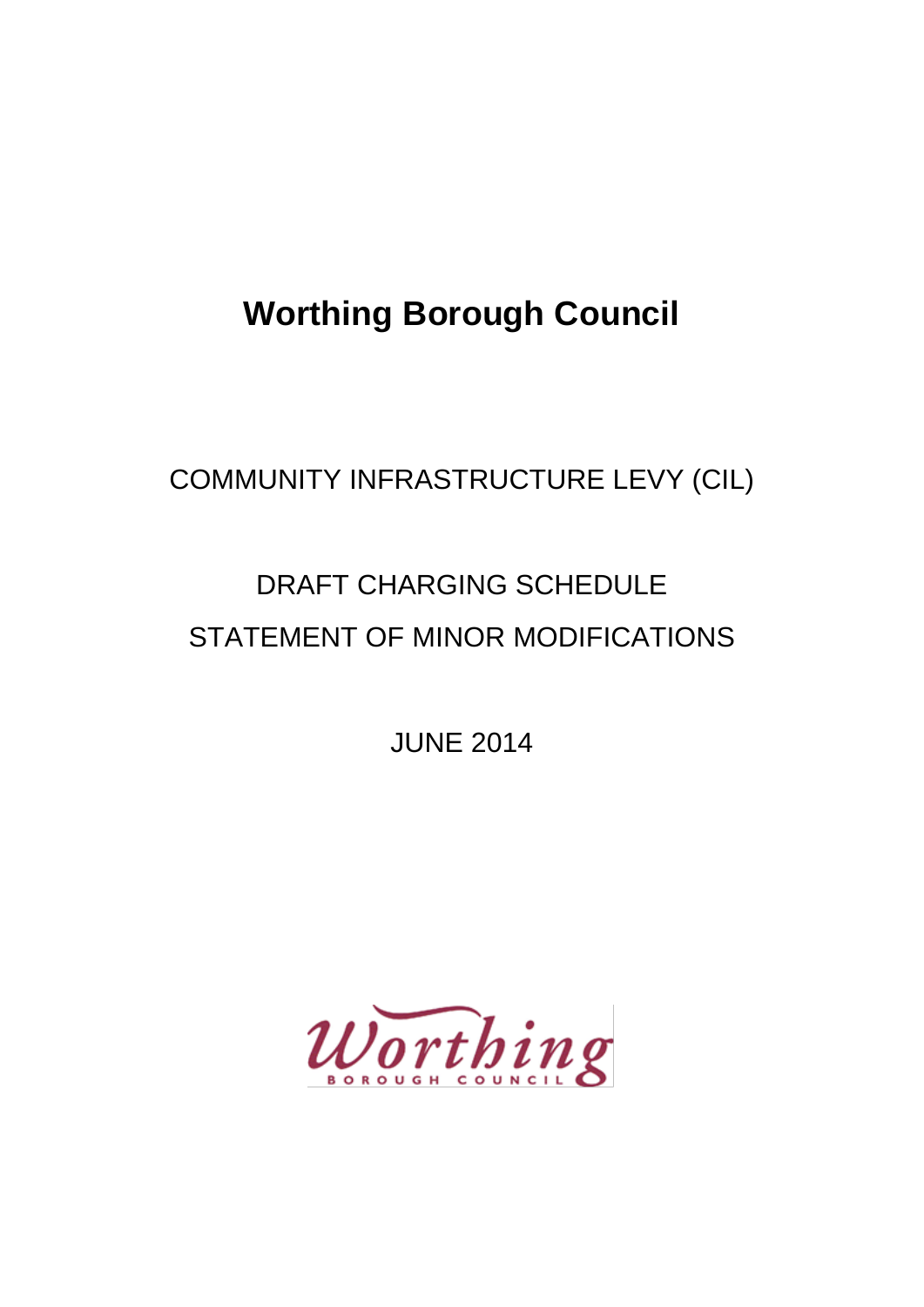#### **Introduction**

Under the provisions of Regulation 16 of the Regulations, the Council is able to modify the CIL Draft Charging Schedule following publication and consultation. Where changes are proposed the Council is required to produce a statement of modification, inform consultation bodies invited to make representations on the Charging Schedule, and provide an opportunity to request a right to be heard by the examiner in relation to these proposed changes.

#### **Modifications to Draft Charging Schedule**

This Statement of Minor Modifications sets out the modifications which have been made to the Council's Draft Charging Schedule since it was published for consultation between 6<sup>th</sup> March and 17<sup>th</sup> April 2014. As reported within the Statement of Representations, the Council received comments from 10 respondents to the CIL Draft Charging Schedule within the consultation period.

There are a number of minor amendments, which are set out in the table below. The majority of these simply update the document (e.g. removing reference to the consultation stage) and none make any substantive change to the Draft Charging Schedule itself. Inserted text is indicated as underlined.

As required under Regulation 19 of the Regulations, a copy of this Statement of Minor Modifications has been published on the Council's website and each of the persons that were invited to make representations under Regulation 15 have been notified. This Statement of Modifications will also be made available at the Council's offices and libraries throughout the Borough.

#### **Requests to be heard**

Any person may request to be heard by the Examiner in relation to the modifications as set out in this Statement of Minor Modifications. Requests to be heard must include details of the modifications on which the person wishes to be heard (by reference to the Statement of Minor Modifications). Additional detail is also sought in relation to whether those requesting to be heard support or oppose the modifications and why. The Council will submit a copy of each request it receives to the Examiner. Requests to be heard may be withdrawn at any time by giving notice in writing to the Council.

Requests to be heard by the Examiner must be made in writing by 5pm on Thursday 17<sup>th</sup> July 2014:

[planningpolicy@worthing.gov.uk](mailto:planningpolicy@worthing.gov.uk) or

Planning Policy Worthing Borough Council 44 Richmond Road Portland House **Worthing** BN11 1HS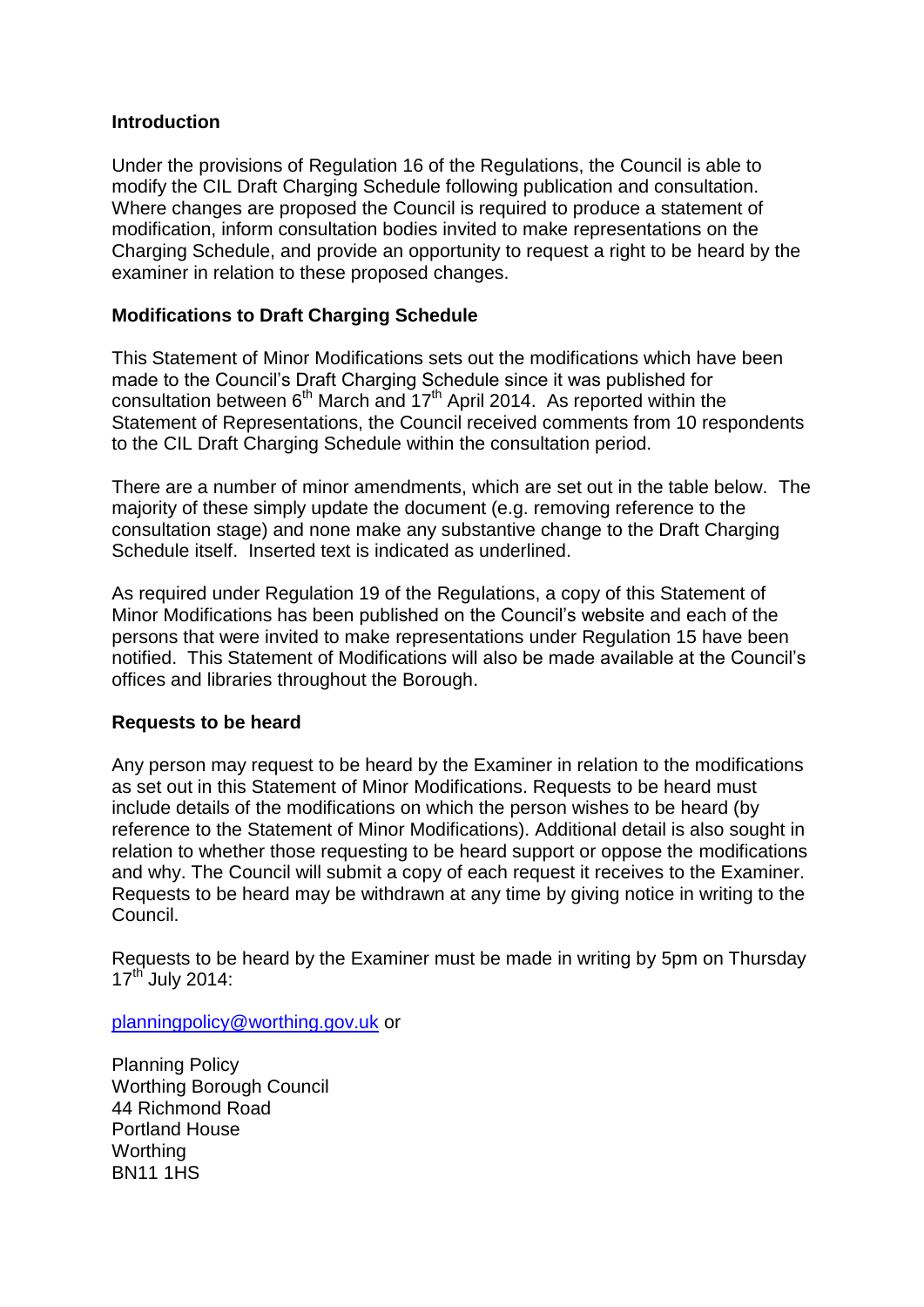| <b>Ref</b>      | <b>Section of</b><br><b>Draft DCS</b><br>(March 14)  | <b>Minor Modification</b>                                                                                                                                                                                                                                                                                                                   | <b>Reason</b>                                                                                 |
|-----------------|------------------------------------------------------|---------------------------------------------------------------------------------------------------------------------------------------------------------------------------------------------------------------------------------------------------------------------------------------------------------------------------------------------|-----------------------------------------------------------------------------------------------|
| MM <sub>1</sub> | <b>Front Cover</b>                                   | Date changed and reference to the<br>consultation stage deleted.                                                                                                                                                                                                                                                                            | For clarity and to reflect<br>current position of the<br>Draft Charging Schedule.             |
| MM <sub>2</sub> | Page 1 -<br>Consultation<br>Overview                 | Whole section deleted.                                                                                                                                                                                                                                                                                                                      | For clarity and to reflect<br>current position of the<br>Draft Charging Schedule.             |
| MM <sub>3</sub> | Page $2 -$<br>Contents                               | Minor amendments to reflect<br>changes to the document set out<br>below.                                                                                                                                                                                                                                                                    | For clarity and to reflect<br>current position of the<br>Draft Charging Schedule.             |
| MM4             | Page $3 -$<br>Executive<br>Summary<br>Table          | 'Previous Consultation Stage'<br>section expanded to reflect the<br>consultation that was undertaken on<br>the Draft Charging Schedule.                                                                                                                                                                                                     | For clarity and to reflect<br>current position of the<br>Draft Charging Schedule.             |
| MM <sub>5</sub> | Page $4-$<br>Introduction                            | First paragraph relating to the<br>consultation stage deleted.                                                                                                                                                                                                                                                                              | For clarity and to reflect<br>current position of the<br>Draft Charging Schedule.             |
| MM <sub>6</sub> | Page $4-$<br>What is CIL?                            | Final paragraph amended to remove<br>reference to consultation being<br>undertaken on Developer<br><b>Contributions SPD.</b>                                                                                                                                                                                                                | For clarity and to reflect<br>current position of the<br>Draft Charging Schedule.             |
| MM7             | Page 6                                               | New section added:<br>How the chargeable amount will<br>be calculated<br>The amount of CIL arising from<br>development liable for CIL will be<br>calculated in accordance with<br>Regulation 40 of the CIL<br>Regulations 2010 (as amended).<br>Paragraph that was previously under<br>the table on page 6 now moved<br>under this heading. | For clarity and in line with<br>Regulation 12 of the CIL<br>Regulations 2010 (as<br>amended). |
| MM <sub>8</sub> | Page $7 -$<br><b>Discretionary</b><br><b>Matters</b> | First sentence of first paragraph<br>retained but remainder of paragraph<br>relating to consultation stage<br>deleted.                                                                                                                                                                                                                      | For clarity and to reflect<br>current position of the<br>Draft Charging Schedule.             |